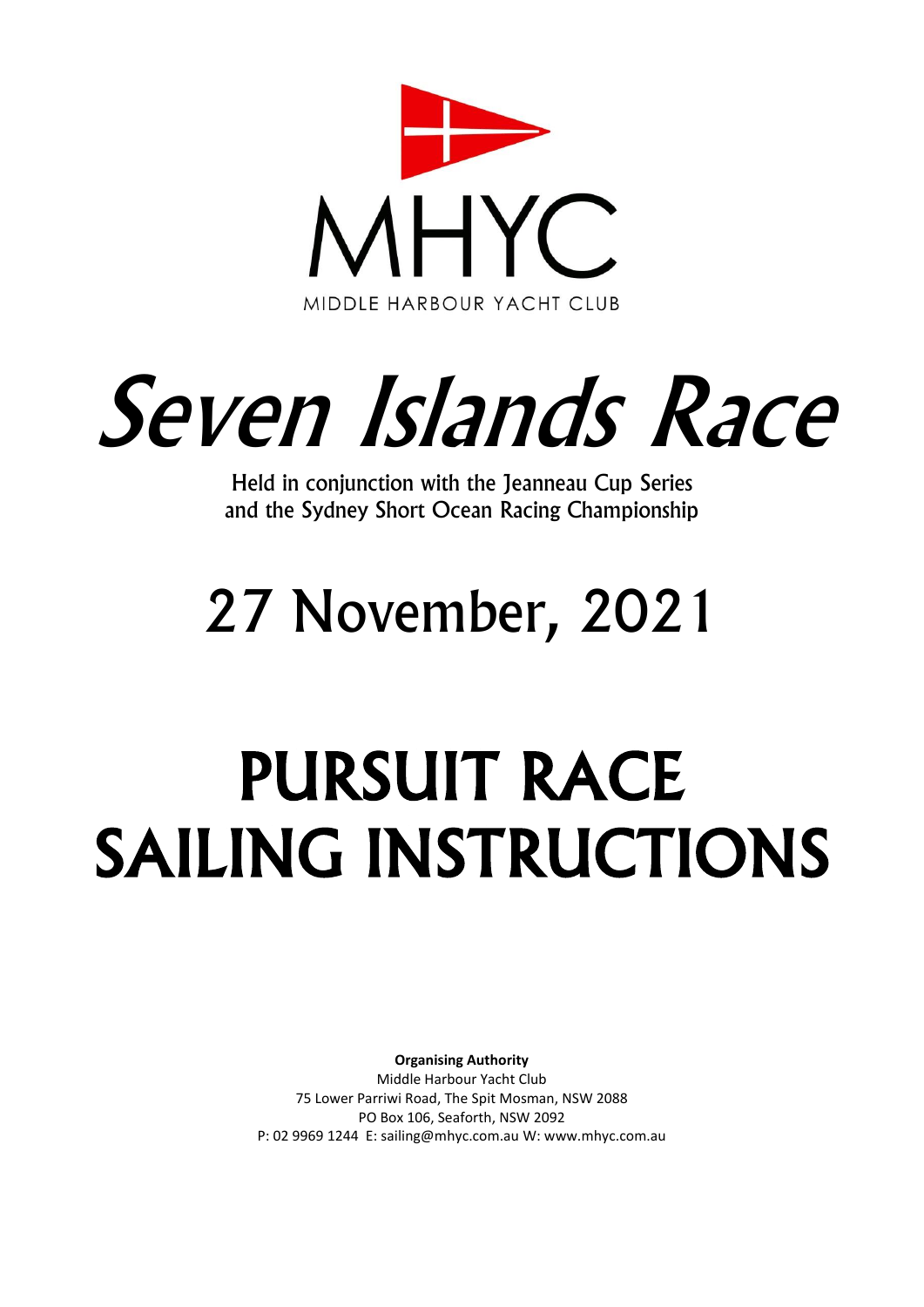# Seven Islands Race 27 November 2021 **SAILING INSTRUCTIONS**

#### **1.0 RULES**

- 1.1 The Organising Authority for the event is the Middle Harbour Yacht Club (MHYC).
- 1.2 The Race will be governed by;
	- a) the Racing Rules of Sailing (RRS),
	- b) the Special Regulations of Australian Sailing (AS),
	- d) the 2021-2022 Season MHYC Notice of Race (MHYC NOR) and by,
	- e) these Sailing Instructions (SI).
- 1.2 The attention of competitors is drawn to the MHYC NOR which are referenced throughout these SIs including their responsibilities under the applicable NSW Maritime legislation.
- 1.3 A boat shall comply with the Special Regulations Part 1 for Category 7. An audited Special Regulations Form for the relevant Category (or Cat's 1-6)) shall be submitted with the entry if not already held by MHYC.
- 1.4 The Sailing Office of MHYC shall be the Race Committee ("RC") for the purposes of, and with, the powers and discretions contained in RRS 90.1. This amends MHYC NOR 4.2.
- 1.5 Pennants may be provided by the event sponsors. If provided, pennants shall be flown from the backstay at all times whilst racing. Boats failing to comply with this may be protested by the Race Committee only. This alters RRS 60.1 and 60.3.

#### **2 NOTICES TO COMPETITORS**

2.1 Notices to Competitors will be posted on the Official Notice Board which is located in the Breezeway of the Clubhouse.

#### **3 CHANGES TO THE SAILING INSTRUCTIONS**

3.1 Any change to the Sailing Instructions will be posted before 0830hrs on the day it will take effect except that any change to the schedule of races will be posted prior to 1800hrs on the day before it will take effect.

#### **4 THE SEVEN ISLANDS/JEANNEAU CUP RACE**

- 4.1 The Seven Islands/Jeanneau Cup race shall be a Handicap Pursuit Race per MHYC NOR 22 with a Count-Up start sequence.
- 4.2 Start numbers will be based on time correction factors (TCFs). A boat's TCF shall be determined by the RC or its nominee.
- 4.3 Boats shall notify the MHYC Sailing Office not later than 2 days prior to a race of any change, addition or alteration to a boat's hull appendages, equipment, sail inventory or skipper/crew that may affect its performance. At the discretion of the RC, a boat that fails to comply may be either disqualified after a hearing or have its results retrospectively adjusted by applying a new TCF based on the effect on the boat's performance.
- 4.4 The TCF, and a boat's start number based on it, shall not be subject to protest or constitute grounds for redress (amends RRS 60.1 and 62).
- 4.5 When only one boat starts and sails the course within the time limit, the RC shall not abandon the race (amends RRS 32).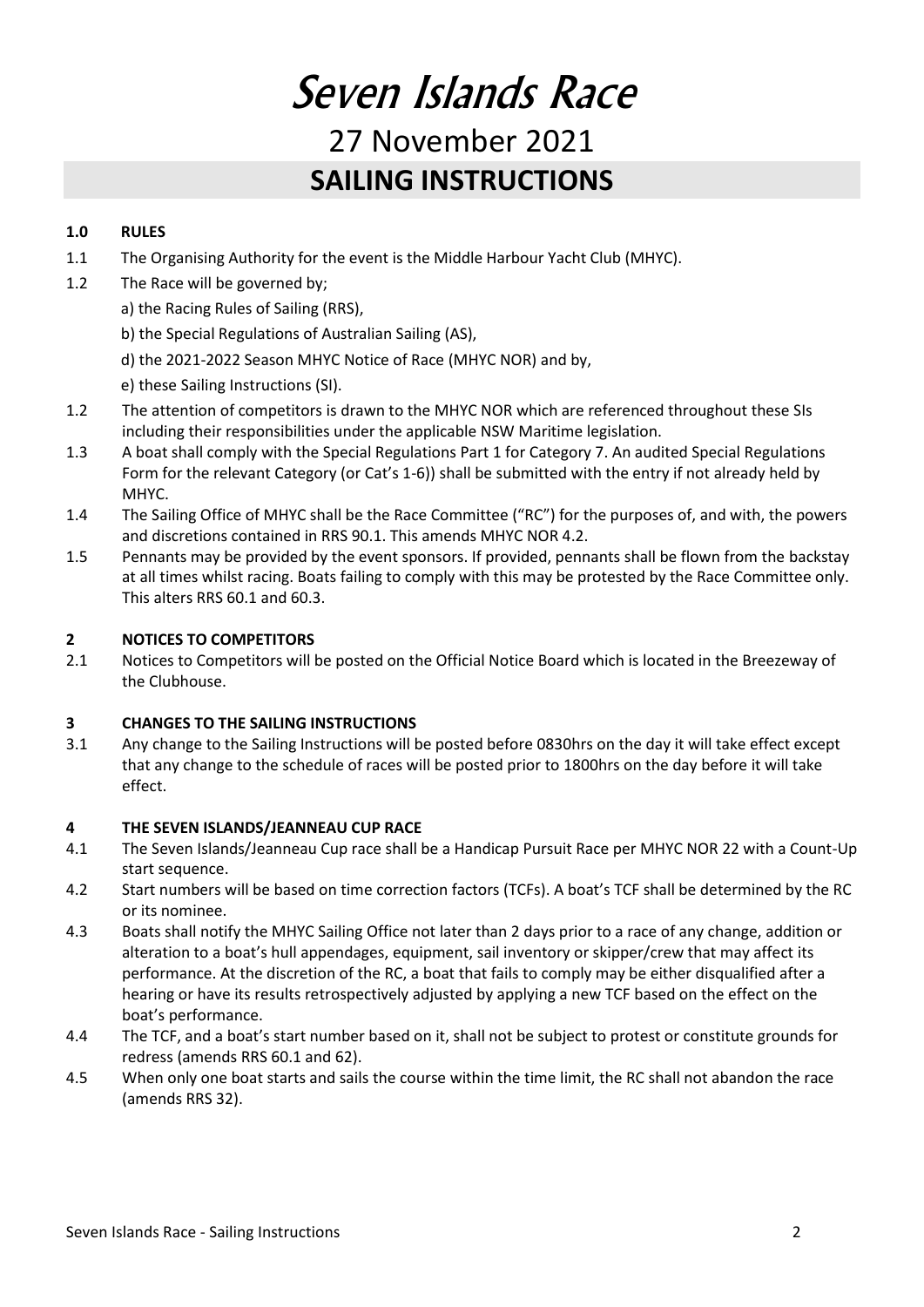#### **5.0 DIVISIONS**

- 5.1 Divisions may be formed or abandoned at the discretion of the Sailing Manager or their nominee.
- 5.2 Two-Handed and Non-Spinnaker entries may be included in any division.
- 5.3 For boats entered as non-spinnaker, only a mainsail and headsails as defined in RRS 50.4 shall be used. Headsails shall not be set flying. (No sail shall be set forward of a point of attachment of the permanent forestay).
- 5.4 Class Flags shall be:

| Division 1 | Code Flag D |
|------------|-------------|
| Division 2 | Code Flag E |

Division 3 Code Flag F

#### **6 SIGNALS**

- 6.1 Signals will be displayed from the MHYC Starters Box, located at the North-Eastern corner of the Club premises.
- 6.2 Signals will be as follows:

1050 hrs Course Number Displayed

- 1100 hrs Start, Count-up sequence commences
- 6.3 The display of the course number and the start of the count-up sequence may each be accompanied by a sound signal.

#### **7 THE START**

- 7.1 The Start Line shall be as MHYC NOR 16.1, Club House Start Line.
- 7.2 The RC will allocate a starting number in minutes to a boat for each race. A boat shall not start before the Starter's Board has displayed its designated start number.
- 7.3 Numbers will be displayed via a count-up clock on the MHYC Race Officials Box or displayed manually.
- 7.4 There will be no recalls. Any yacht deemed to have started prematurely and that has not returned and started correctly shall be penalised 5 minutes plus the difference between her starting number, applied to her finish time. This amends RRS 29.

#### **8 THE COURSE**

- 8.1 The Courses for Seven Islands Race on Saturday 23rd November are described in Appendix A.
- 8.2 The attention of competitors is drawn to the MHYC NOR and those areas which are designated obstructions and prohibited areas in the vicinity of the Gowlland Bombora, the Sow and Pigs Reef, Circular Quay, Garden Island and Shark Island. A boat shall not sail into an area designated a prohibited area.
- 8.3 When navigating in the vicinity of the Safe Water Mark 350 metres southeast of Bradley's Head, competitors shall pass to the north of the buoy when proceeding westward, and to the south of the buoy when proceeding eastward. If that is not practicable, competitors shall maintain a safe distance from other vessels.
- 8.4 Courses may be shortened for one or more divisions at any mark in accordance with RRS 32.

#### **9 THE FINISH**

9.1 The Finish Line for the will be the Clubhouse Finish Line as per MHYC NOR 17.

#### **10 TIME LIMITS**

- 10.1 The time limit will be 1630hrs. If the leading yacht finishes within the time limit, then finishes for other yachts will be timed until 1730hrs.
- 10.2 A boat that does not finish within the time limit shall be scored DNF. This amends RRS 35.

#### **11 ALTERNATIVE PENALTIES**

- 11.1 For an infringement of RRS Part 2, the Two-Turns Penalty (RRS 44.2) shall apply.
- 11.2 For an infringement of any other rule or requirement, the Scoring Penalties of RRS 44.3 shall apply. The penalty shall be computed as a percentage of the number of entries in the relevant division.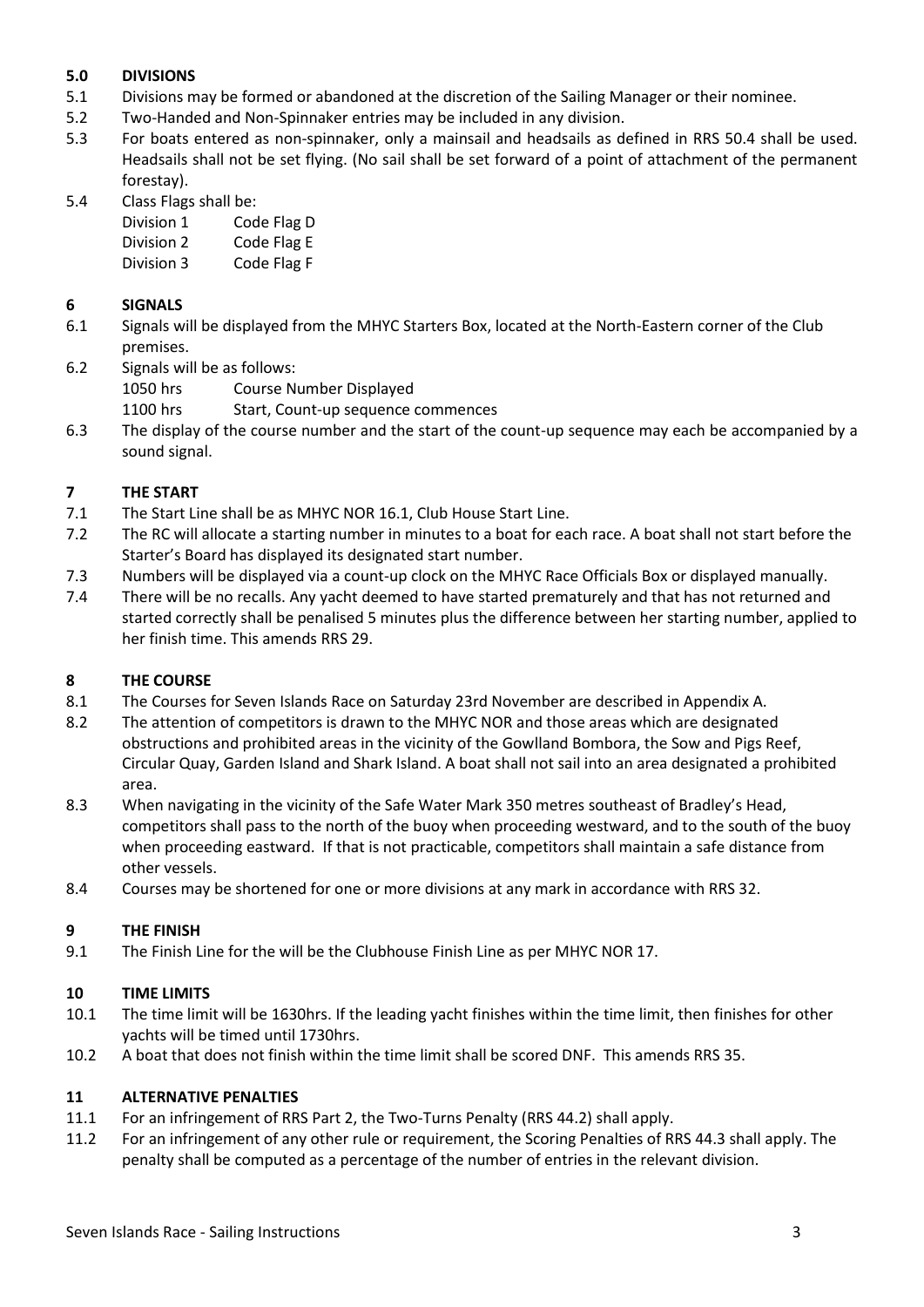#### **12 ABANDONED RACES**

Abandoned races will not be re-sailed.

#### **13 PROTESTS**

Protests shall comply with MHYC NOR 24.

#### **14 RADIO COMMUNICATION**

- 14.1 Except in an emergency, while racing a boat shall neither make radio transmissions nor receive radio transmissions not available to all boats. This restriction also applies to mobile telephones.
- 14.2 Yachts shall maintain a listening watch on VHF Channel 72 for the duration of the race.
- 14.3 Competitors retiring from the race shall advise the RC on Channel 72 or the Sailing Office by phone 8969 3103 as soon as practicable.

#### **15 PRIZES**

Prizes shall be presented at a post-race presentation.

#### **16 RESPONSIBILITY**

- 16.1 Competitors participate in the MHYC Feature Race Program at their own risk. Special attention is drawn to RRS Fundamental Rule 3, which states: "The responsibility for a boat's decision to participate in a race or to continue racing is hers alone".
- 16.2 The Organising Authority, Event Sponsors, and their respective officers, employees, volunteers and members accept no liability for any injury, loss or damage that may be suffered by any competitor, and any liability for harm to persons that results from breach of an express or implied warranty that the MHYC Feature Race Program and all services relating thereto will be conducted or rendered with reasonable care and skill is excluded.
- 16.3 Neither MHYC, nor the event sponsors, are responsible for the seaworthiness of a boat whose entry is accepted or the sufficiency or adequacy of its equipment.

#### **17 COVIDSafe Sailing**

Competitors should note:

- Crew Registration is required for this event [click here](https://www.mhyc.com.au/sailing/keelboat-division/covidsafe-crew-registration)
- COVIDSafe Sailing Information for Competitors [click here](https://www.mhyc.com.au/sailing/keelboat-division/keelboat-noticeboard)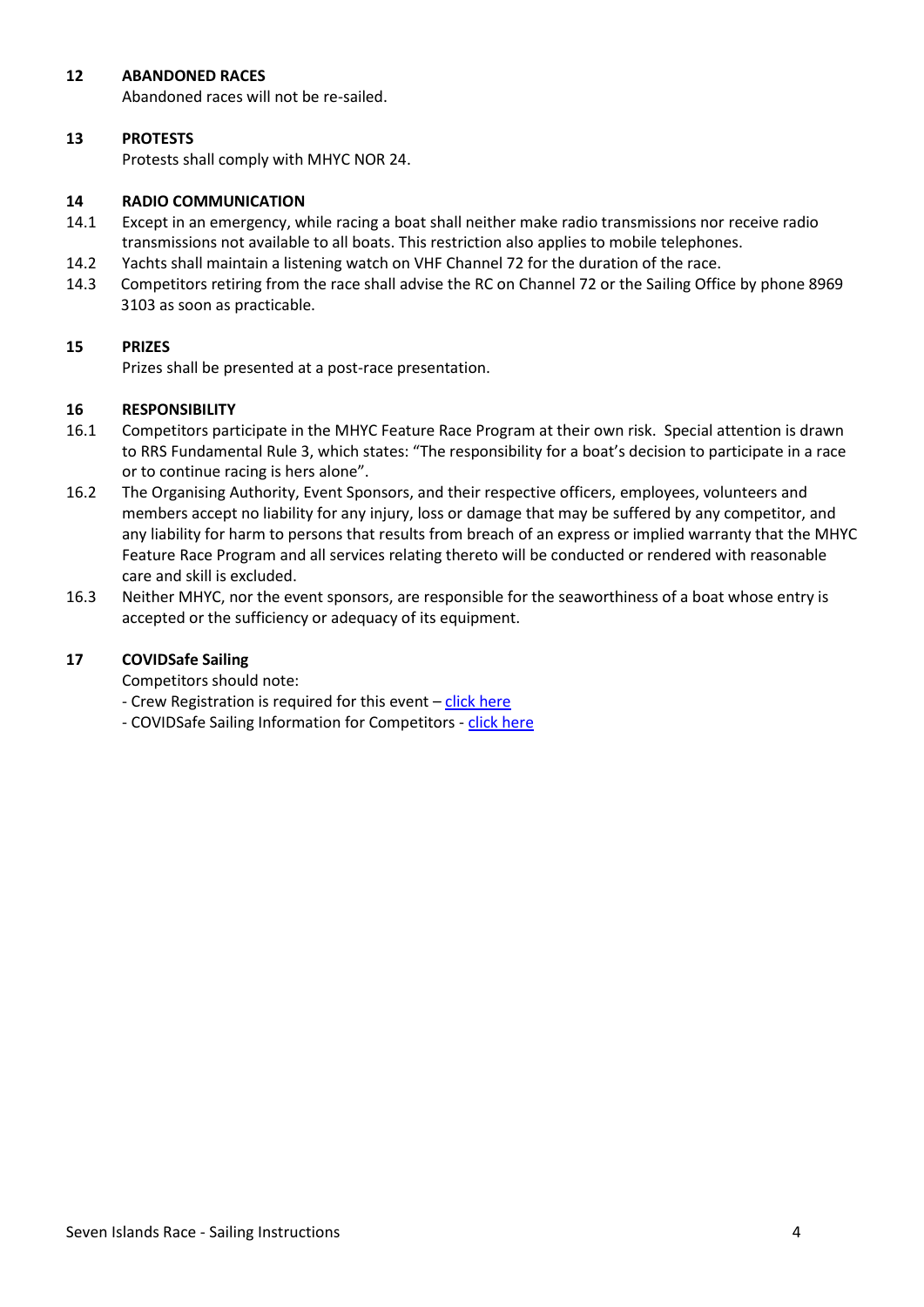## **APPENDIX A – COURSES**

#### **COURSE 1 – Division 1**

**Seven Islands Race (Approx. 22nm) Start** MHYC

- AS Mark Manly West (S)
- 2 AS Mark Manly East (S)<br>3 AS Mark Shark Island (S
- AS Mark Shark Island (S)
- Shark Island (S) Fort Denison (P)
- Goat Island (P)
- Cockatoo Island (P)
- Spectacle Island (P)
- Snapper Island (P)
- Goat Island (S)
- Fort Denison (P)
- Clarke Island (P)
- **Finish** MHYC

#### **COURSE 2 – Division 1**

**Five Islands Race (Approx. 21nm / 18nm)**

- **Start** MHYC
- AS Mark Manly West (S) AS Mark Manly East (S)
- AS Mark Shark Island (S)
- Shark Island (S)
- Fort Denison (P)
- Goat Island (P)
- Cockatoo Island (P)
- Goat Island (S)
- Fort Denison (P)
- Clarke Island (P)
- **Finish** MHYC

#### **COURSE 3 – Division 1**

#### **Three Islands Race (Approx. 15nm)**

- **Start** MHYC AS Mark Manly West (S) AS Mark Manly East (S) AS Mark Shark Island (S) Shark Island (S)
- Fort Denison (P)
- Clarke Island (P)
- **Finish** MHYC

## **COURSE 1 – Divisions 2 & 3**

# **Seven Islands Race (Approx. 19nm)**

- **Start** MHYC
- AS Mark Shark Island (S)
- Shark Island (S)
- Fort Denison (P)
- Goat Island (P)
- Cockatoo Island (P)
- Spectacle Island (P)
- Snapper Island (P)
- Goat Island (S)
- Fort Denison (P)
- Clarke Island (P)

**Finish** MHYC

#### **COURSE 2 – Divisions 2 & 3**

#### **Five Islands Race (Approx. 18nm)**

- **Start** MHYC
- AS Mark Shark Island (S)
- Shark Island (S)
- Fort Denison (P)
- Goat Island (P)
- Cockatoo Island (P)
- Goat Island (S)
- Fort Denison (P)
- Clarke Island (P)
- **Finish** MHYC

## **COURSE 3 – Divisions 2 & 3**

**Three Islands Race (Approx. 12nm)**

**Start** MHYC AS Mark Shark Island (S) Shark Island (S) Fort Denison (P) Clarke Island (P) **Finish** MHYC

#### **NOTES**

- 1. All Islands are Marks of the Course and shall be rounded (or passed) to port (P) unless a starboard rounding is indicated by the suffix (S).
- 2. Competitors shall observe all navigation restrictions applicable to Circular Quay and Garden Island.
- 3. A guide to the course, for illustrative purposes only, is attached to these Sailing Instructions at Appendix B.